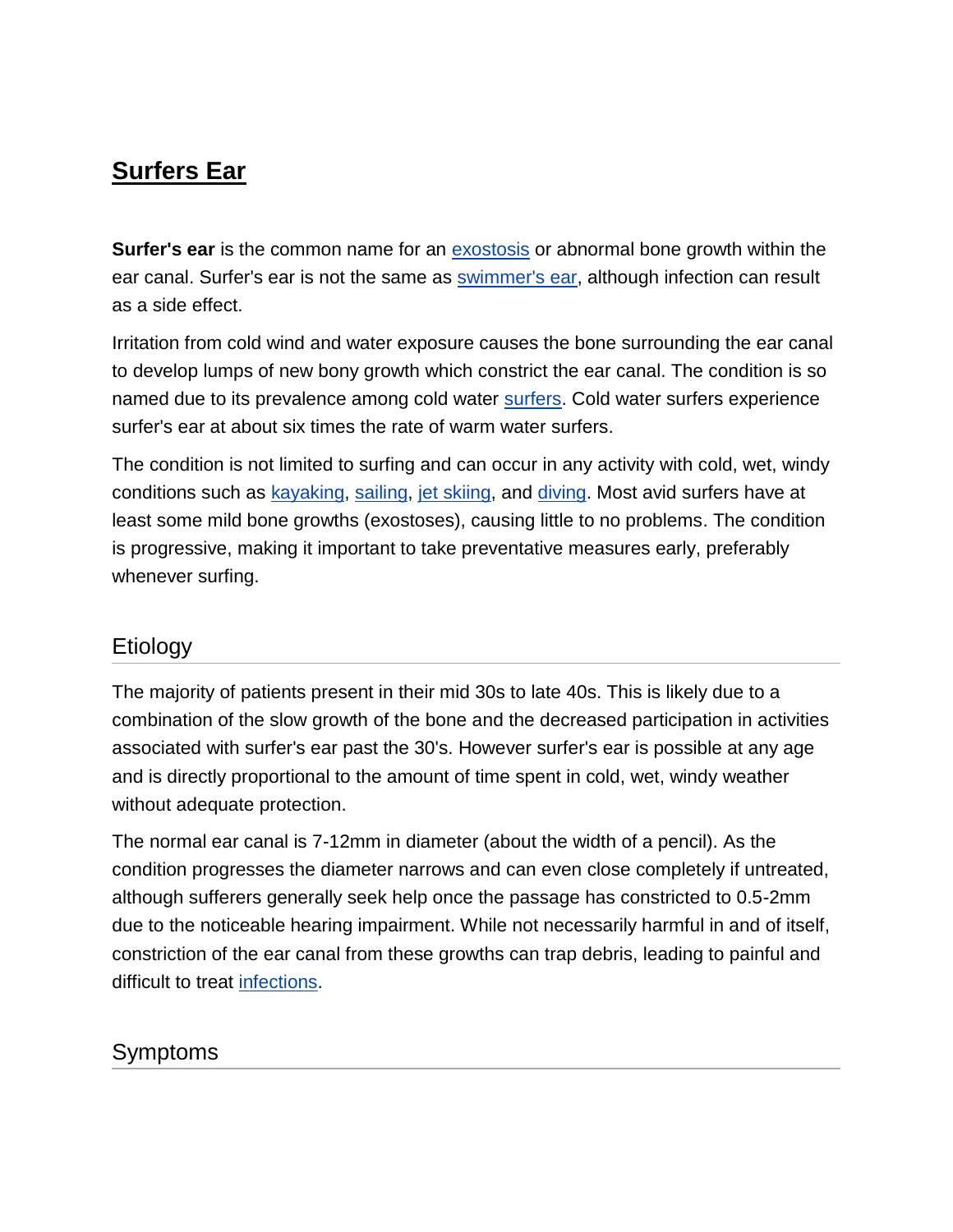In general one ear will be much worse than the other due to the prevailing wind direction of the area surfed or the side that most often strikes the wave first.

- [Decreased hearing or hearing loss,](http://en.wikipedia.org/wiki/Hearing_impairment) temporary or ongoing
- [Increased prevalence of ear infections,](http://en.wikipedia.org/wiki/Otitis_externa) causing ear pain
- Difficulty evacuating debris or water from the ear causing a plugging sensation

### **Treatment**

Surgeries to remove the obstructing ear canal bone are usually performed under general anesthesia in an operating room and aided by the use of a binocular microscope. Most ear surgeons use a drill to remove the bone and may approach the area directly via the ear canal or by making an incision behind the ear and dissecting the ear forward. In using a drilling technique it is important to keep the thin inner ear canal skin away from the drill to preserve the skin and allow optimal skin coverage at the conclusion of the surgery.

Some doctors now prefer to use 1 millimeter chisels to remove the obstructing bone and enter directly through the ear canal. This technique enhances skin preservation. This technique also allows for surgeries to be conducted under sedation with local anesthesia.

During recuperation from surgery it is extremely important not to expose the ear canal to water to minimize the chance of infection or complications.

Depending on the condition of the ear canal and the surgical technique used, the ear canal may require several weeks to several months to heal.

Unprotected exposure of ear canals to cold water and wind after treatment can lead to regrowth of bone and the need for repeated operations on the same ear.

#### **Prevention**

The widespread use of wetsuits has allowed people to surf in much colder waters, which has increased the incidence and severity of surfer's ear for those that don't properly protect their ears.

Avoid activity during extremely cold or windy conditions.